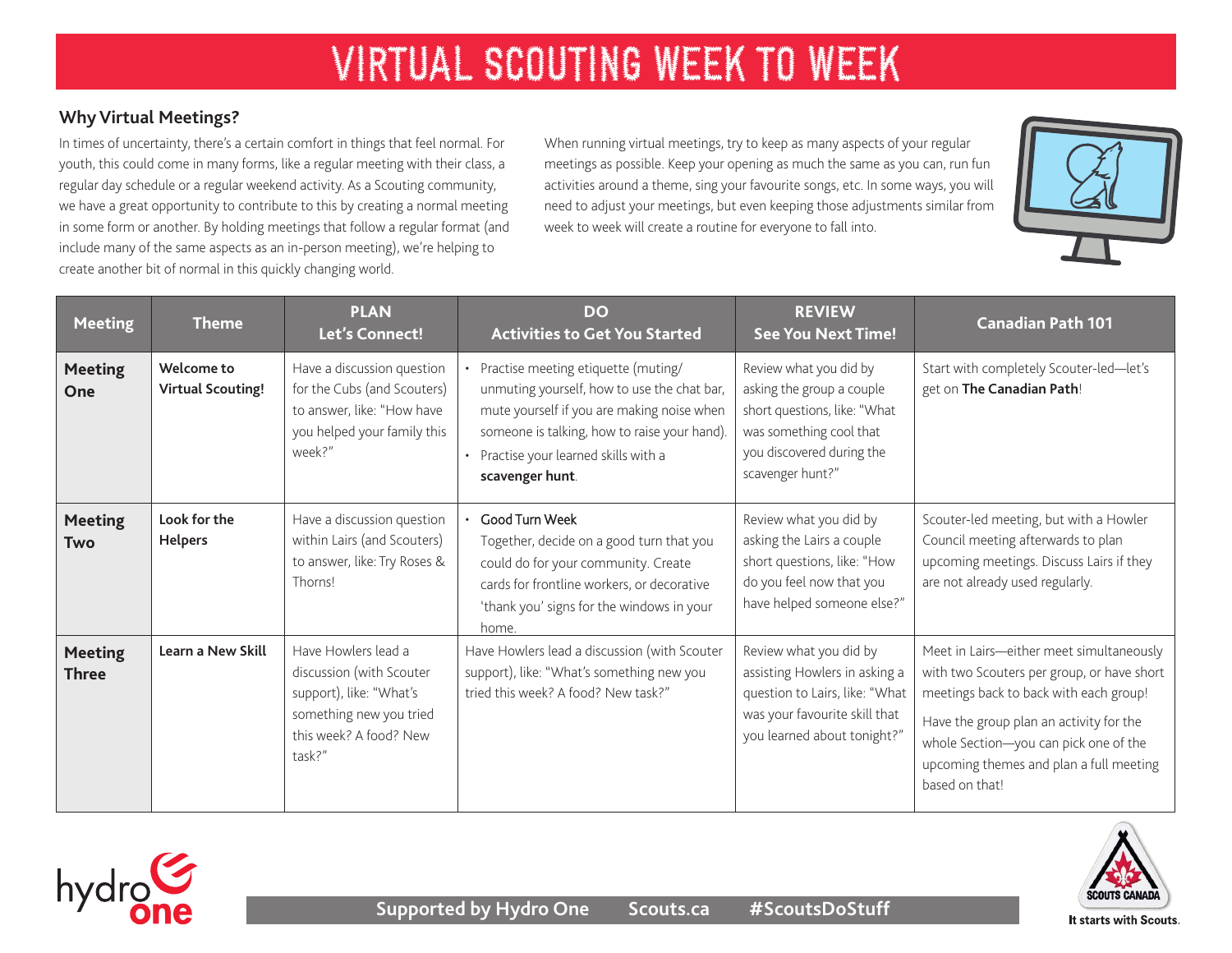| <b>VIRTUAL SCOUTING WEEK TO WEEK</b> |                                                                                                                                                                                                                                                                                                         |                                                                                                                                                     |                                                                                                                                                                                                                                                                                                                                     |                                                                                                                                                                                                |                                                                                                                                                                                                                                                                     |  |  |
|--------------------------------------|---------------------------------------------------------------------------------------------------------------------------------------------------------------------------------------------------------------------------------------------------------------------------------------------------------|-----------------------------------------------------------------------------------------------------------------------------------------------------|-------------------------------------------------------------------------------------------------------------------------------------------------------------------------------------------------------------------------------------------------------------------------------------------------------------------------------------|------------------------------------------------------------------------------------------------------------------------------------------------------------------------------------------------|---------------------------------------------------------------------------------------------------------------------------------------------------------------------------------------------------------------------------------------------------------------------|--|--|
| <b>Meeting</b>                       | <b>Theme</b>                                                                                                                                                                                                                                                                                            | <b>PLAN</b><br><b>Let's Connect!</b>                                                                                                                | <b>DO</b><br><b>Activities to Get You Started</b>                                                                                                                                                                                                                                                                                   | <b>REVIEW</b><br><b>See You Next Time!</b>                                                                                                                                                     | <b>Canadian Path 101</b>                                                                                                                                                                                                                                            |  |  |
| <b>Meeting</b><br>Four               | <b>Build it Better</b><br><b>Plan-Do-Review how to</b><br>Build it Better!<br>Use Plan-Do-Review to<br>plan what you are going<br>to build as a Pack.<br>Do your adventure and<br>then review what you<br>have done. How can you<br>apply this concept to the<br>meeting that your Lair is<br>planning? | Have Howlers lead a<br>discussion with a question<br>for their Lairs, like: "What<br>have been your favourite<br>activities so far?"                | • Newspaper Tower<br>Using newspaper and other items around your<br>home (paper towel roles, egg cartons, building<br>blocks, boxes, etc.), see who could build the tallest,<br>sturdiest tower. What makes the tower stand up<br>the tallest without falling down? You can even<br>make it a fun competition between your Section! | Review what you did by<br>having Howlers ask a<br>question to the group,<br>like: "What was your<br>favourite part of building<br>your project?"                                               | Plan-Do-Review how to Build<br>it Better!<br>Use Plan-Do-Review to plan<br>what you are going to build as<br>a Pack.<br>Do your adventure and then<br>review what you have done.<br>How can you apply this concept<br>to the meeting that your Lair is<br>planning? |  |  |
| <b>Meeting</b><br><b>Five</b>        | <b>Get Ready for</b><br>Camping!                                                                                                                                                                                                                                                                        | Allow the Cubs to share<br>the item that they have<br>brought to show the Pack.<br>What is special about it?<br>Why did they choose to<br>share it? | $\cdot$ Kim's Game<br>• I Leave No Trace-how can this concept be<br>applied to the environment around your home?<br>· Pile of Trash<br>• Run a trivia game about packing (have the Cubs<br>give a thumbs up or thumbs to signify whether or<br>not they should pack certain items for camp).                                        | Review what you did<br>by asking the group a<br>couple short questions<br>(don't worry about<br>everyone answering<br>the question, but the<br>same people should not<br>always be answering). | • Scouter-led but moving into<br>facilitated programming<br>• Using Trail Cards to plan<br>activities<br>· Explore personal<br>progression                                                                                                                          |  |  |
| <b>Meeting</b><br><b>Six</b>         | Emergency Ready/<br>Prep for Lair-run<br>meetings                                                                                                                                                                                                                                                       | Have a discussion<br>question within Lairs<br>(and Scouters) to answer,<br>like: "What are you most<br>excited for when running<br>a meeting?"      | • What's in Your Kit?<br>• Make an emergency Escape Plan for your family.<br>• What goes in to your 72-hour kit? Try making one<br>for your family, or test one another on what should<br>or shouldn't be in one!<br>• Movement-based activities to do in between<br>planning stages (e.g. Simon Says).                             | Review what you did by<br>asking the Lairs a couple<br>short questions, like:<br>"What might you have<br>missed when planning?<br>How can we make sure<br>that we did not miss<br>anything?"   | Start of facilitated programming<br>with youth at the helm of<br>planning and running<br>adventures.<br><b>Personal Achievement</b><br><b>Badges</b>                                                                                                                |  |  |





It starts with Scouts.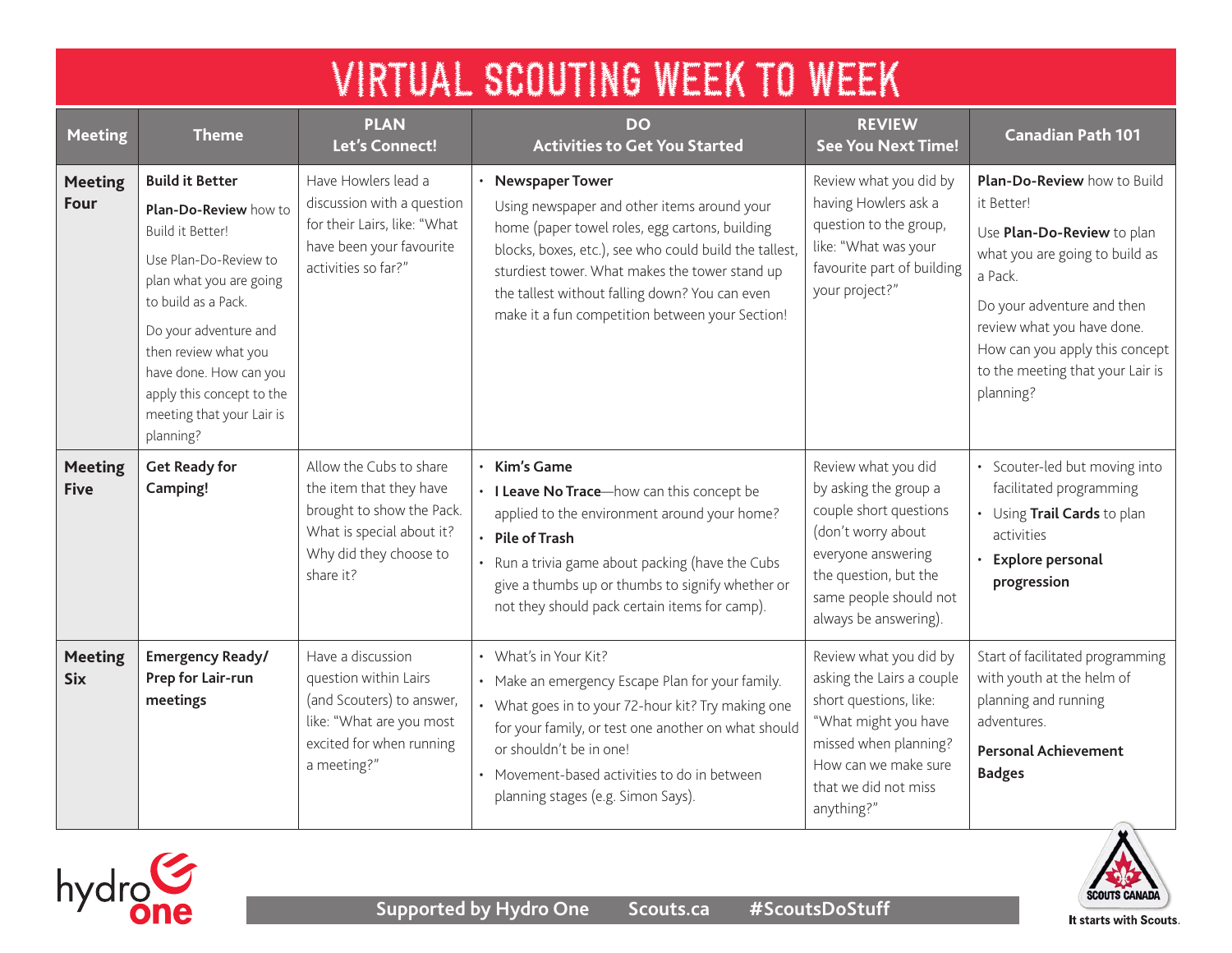| <b>VIRTUAL SCOUTING WEEK TO WEEK</b> |                                                                                      |                                                                                                                                                             |                                                                                                                                                                                                                                                                                                                                                                                                                                                                                                                                                                                                                                         |                                                                                                                                                   |                                                                                                                                                                                                                                                                                                                              |  |  |  |
|--------------------------------------|--------------------------------------------------------------------------------------|-------------------------------------------------------------------------------------------------------------------------------------------------------------|-----------------------------------------------------------------------------------------------------------------------------------------------------------------------------------------------------------------------------------------------------------------------------------------------------------------------------------------------------------------------------------------------------------------------------------------------------------------------------------------------------------------------------------------------------------------------------------------------------------------------------------------|---------------------------------------------------------------------------------------------------------------------------------------------------|------------------------------------------------------------------------------------------------------------------------------------------------------------------------------------------------------------------------------------------------------------------------------------------------------------------------------|--|--|--|
| <b>Meeting</b>                       | <b>Theme</b>                                                                         | <b>PLAN</b><br>Let's Connect!                                                                                                                               | DO<br><b>Activities to Get You Started</b>                                                                                                                                                                                                                                                                                                                                                                                                                                                                                                                                                                                              | <b>REVIEW</b><br><b>See You Next Time!</b>                                                                                                        | <b>Canadian Path 101</b>                                                                                                                                                                                                                                                                                                     |  |  |  |
| <b>Meeting</b><br><b>Seven</b>       | <b>Love Your Water</b><br>(or theme<br>chosen by the<br>Lair running the<br>meeting) | Have the Lair in charge<br>lead a discussion (with<br>Scouter support), like:<br>"What's something<br>new that you have tried<br>recently?"                 | Have the Lair in charge lead the activities that it<br>selected for the meeting. Some water-themed<br>examples include:<br>· Stay Afloat<br>• Make your own unique boat. Find materials around<br>your home (cardboard box, construction paper,<br>other recycled items) to create your boat that you<br>can wear around your waist and be the captain,<br>and then create an obstacle course to learn the<br>"Rules of the Water".<br>• Make smaller boats out of recycled items and see if<br>you can make them float. Make an obstacle course<br>for your small boat with buoys and markers to<br>practise the "Rules of the Water". | Review what you did<br>by assisting the Lair to<br>choose a question to<br>review the night, like<br>"What was one thing<br>you learned tonight?" | First week of Lair-run meetings.<br>Support the Lair as needed and<br>ensure that it is set up for success.<br>After the meeting, keep the Lair<br>who ran the meeting on the call<br>so that you can review the night<br>with it. What went well? What<br>didn't go as planned? What would<br>you do differently next time? |  |  |  |
| <b>Meeting</b><br>Eight              | Theme chosen by<br>Lair running the<br>meeting                                       | Have Lair responsible<br>for the meeting lead a<br>discussion question, like:<br>"What was your favourite<br>thing that we have done<br>in Cubs this year?" | Have the Lair in charge lead the activities that it<br>selected for the meeting.                                                                                                                                                                                                                                                                                                                                                                                                                                                                                                                                                        | Assist the Lair to choose<br>a question to review the<br>night, like "What is one<br>thing we did tonight<br>that you have not done<br>before?"   | Support the Lair as needed and<br>ensure that it is set up for success.<br>After the meeting, keep the Lair<br>who ran the meeting on the call so<br>that you can review the night with<br>it. What went well? What didn't go<br>as planned? What would you do<br>differently next time?                                     |  |  |  |



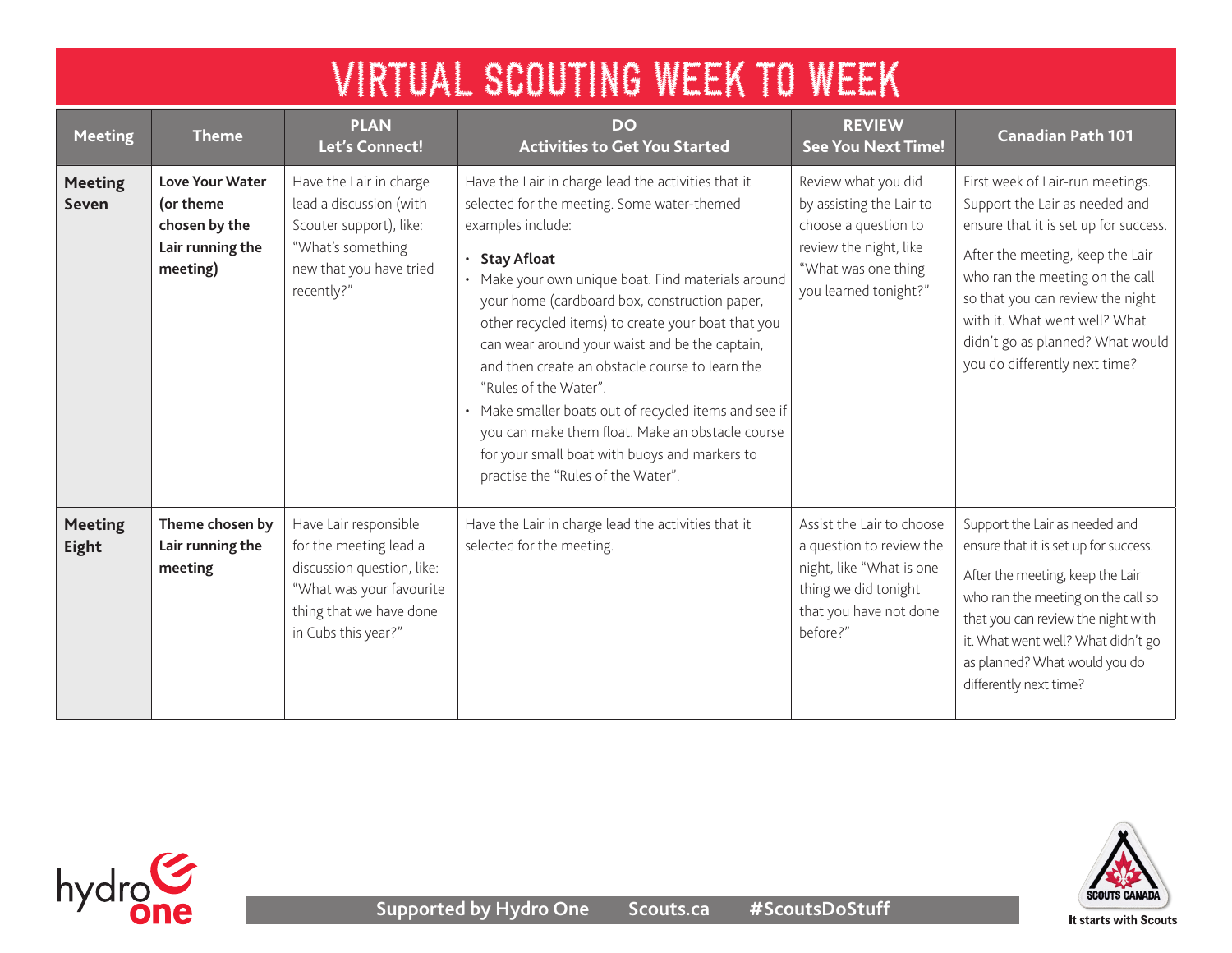## **Meeting with Howler Council**

After your regular meeting, you should consider running a short meeting with your Howler Council. Your Howlers are your 10-year-old (grade 5) Cubs. If you only have one or two Howlers, you could consider inviting a couple responsible Trackers to the meeting.

During the meeting, you can discuss forming Lairs if your Pack does not already have them, or how they can be used during virtual meetings if your Pack already uses the Lair system.

- Lairs are small teams of six to eight Cubs of mixed ages and experience levels. Each Lair should have one or two Howlers who will act as leaders for the Lair.
- Lairs are a great way to have smaller meetings or adventures, and to allow all Cubs to take a turn speaking and taking a leading role during adventures.

This meeting is also a good time to talk to the Howlers about upcoming meetings—what activities would they like to do? How would they like the meetings to run (in Lairs, as a Pack, etc.)?

Have the Howlers plan some discussion questions for next week's meeting. If possible, meet in Lairs the following week and have the Howlers take a leading role in running discussions and activities.

Plan ahead for the following week by having the Howlers help select a skill to teach or learn at the next meeting. Each Lair can learn its own skill, or everyone can learn the same skill. Work with the Howlers to brainstorm a list of

supplies each person will need so that you can ask the Cubs (and parents) to gather the supplies ahead of your next meeting.

#### **Meet in Lairs**

Meet in Lairs—either meet simultaneously with two Scouters per group, or have short meetings back to back with each group!

Have the group plan an activity for the whole Section you can pick one of the upcoming themes and plan a full meeting based on that!

Meet with the Howlers after the meeting to discuss the upcoming weeks. Have the Howlers help select a Trail Card (or multiple) to try at next week's meeting, so that the other Cubs have time to gather supplies, and have them select a few different Trail Cards or activities for the week following for the Cubs to choose from.

## **Using Lairs**

Lairs are a great way to get the Cubs engaged in programming. Some Cubs may not be comfortable sharing their voice in a larger group, but may me more comfortable sharing in a smaller group, like a Lair.

Lairs allow for different voices to be heard, and for more Cubs to take on leadership roles. Lairs encourage sharing and teamwork and are a key part of Section programming.

Even if you generally meet as a Pack, meeting in Lairs at the beginning of a Pack meeting (this is easier during inperson meetings), is a great way to start the night. Cubs can use their Lairs to take attendance, gather dues and get ready for that week's meeting. During virtual Scouting, they can be a great way to break into smaller groups for activities, as well as to gather feedback.

## **Plan-Do-Review**

**[Plan-Do-Review](https://www.scouts.ca/programs/canadian-path/about/the-four-elements.html)** is a fundamental part of **[The Canadian](https://www.scouts.ca/programs/canadian-path/overview.html)  [Path](https://www.scouts.ca/programs/canadian-path/overview.html)**. It helps to ensure that youth are getting the most out of every adventure. Having youth be part of the planning process for adventures helps them to engage with the adventure and helps to ensure that the adventure is something that they are passionate and excited about. Reviewing after adventures helps to keep youth engaged with their adventure, and helps to direct future adventures.

**[Plan-Do-Review](https://www.scouts.ca/programs/canadian-path/about/the-four-elements.html)** doesn't have to be a long or boring process. Getting youth engaged by asking questions is an easy way to start the process—what would they like to do? What supplies will they need? Reviewing can also be a fun game, whether youth draw out their answers or act out their favourite parts of an adventure.

As part of your virtual meetings, you have probably already been doing **[Plan-Do-Review](https://www.scouts.ca/programs/canadian-path/about/the-four-elements.html)**, but naming what you're doing (e.g. "It's time to make our plan for tonight what will we be doing?", "Let's review tonight's meeting.") helps to reinforce the different steps and helps youth to be conscious about each stage.



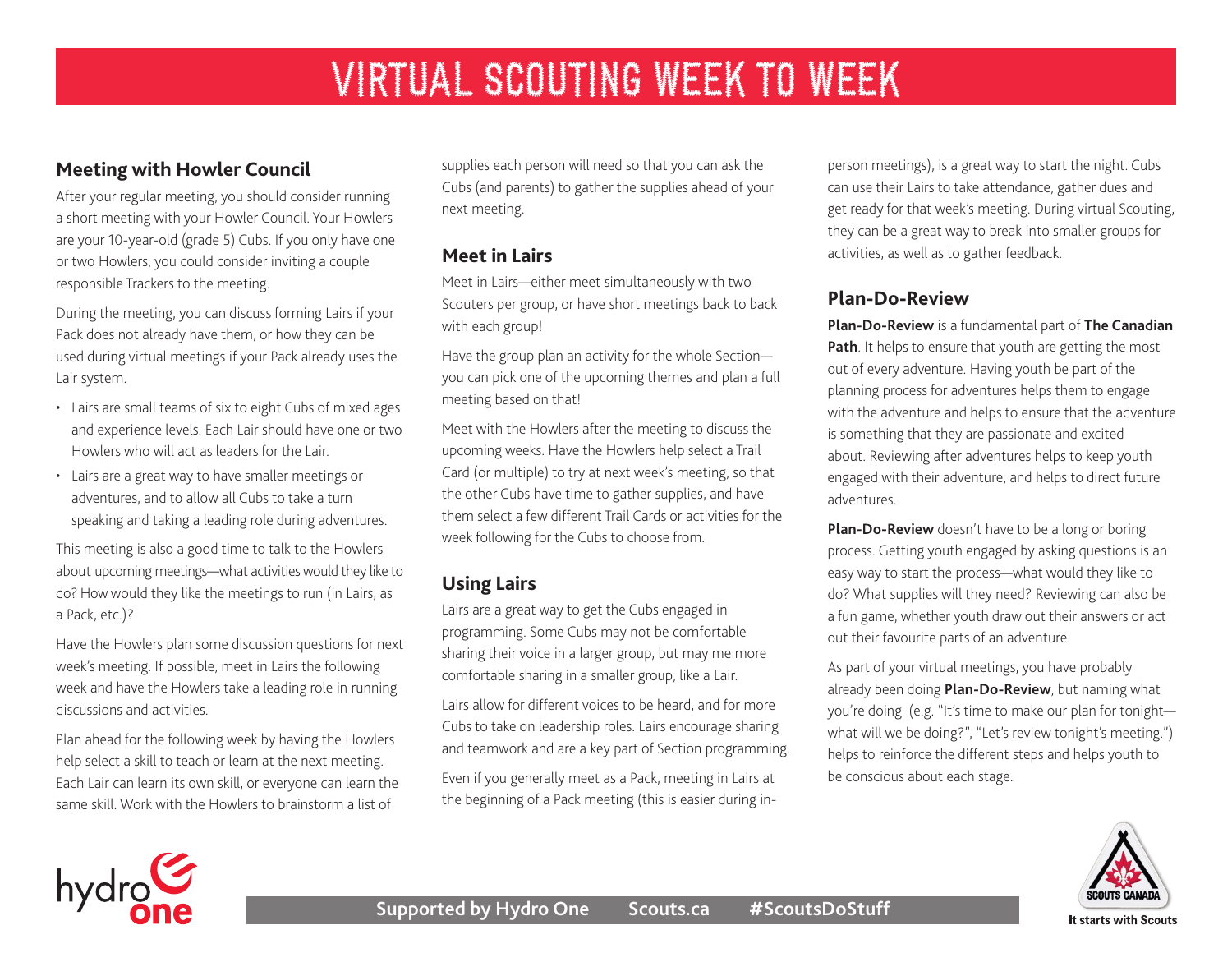#### **Activities**

Trail Cards are meant to be used as activity kick-starters for youth. If youth want to conduct meetings around a certain theme (e.g. camping), or want to work on a certain **[P](https://www.scouts.ca/resources/activity-finder.html)[ersonal Achievement badge](https://scoutsca.s3.amazonaws.com/2019/01/scouter-manual.pdf#page=136)**, **Activities on the Finder** are a great place to start. It offers activities related to a wide variety of themes, and include questions to start youth thinking about how to run an activity. They do not include all of the information needed, but have enough information to get youth thinking about what they will need to do in order to run their activity.

An easy way to use the activity finder is to have your Howlers select some appropriate activities. Alternatively, during your seasonal planning sessions, you can offer all of the different activities available to the youth to look at, and have the youth plan meetings around the different activities. You do not have to use an activity exactly as it is written—for some, it might just be a jumping-off point to inspire more great adventures!

While some activities may be associated with a specific Section, you can do them with another Section if it is appropriate. Some activities may need to be slightly modified in order to be made more age appropriate, but you are welcome to do this—let your imagination run wild!

## **A Word on Personal Progression**

As youth move through Cubs, they go from Runners to Trackers to Howlers. Although no two Cubs will have the same journey through Cubs, all Cubs will experience some form of personal progression during their time in the Pack. *[The Scouter Manual](https://scoutsca.s3.amazonaws.com/2019/01/scouter-manual.pdf)* outlines the specific things that Cubs should achieve during each year of progression, as well as how it should be reviewed.

In Pack, Cubs should be aware that they learn more skills and try new things each year, and should be able to talk about what they learned throughout the year, as well as some of the things they enjoyed. Cubs should be able to set goals about what they would like to achieve as a Cub, although this does not need to be a formal process.

## **Planning Activities as a Lair**

Planning activities as a Lair is one of the most efficient ways to plan activities, and the way that helps to ensure that the most voices are heard. Small teams are an essential part of the **[Scout Method](https://scoutsca.s3.amazonaws.com/2019/01/scouter-manual.pdf#page=9)**—and with good reason.

Planning activities in small teams allows Cubs to take on more responsibility and ensures that different voices are heard. Sometimes, Cubs may be hesitant about speaking in a large-group setting, or the same dominant voices may be heard every time.

However, planning in small groups does not mean that the adventure has to be done in small groups. Having each Lair plan a meeting for the whole Pack is a great way to get everyone involved in the planning process and to ensure that everyone gets a turn leading the Pack.

Ask open-ended questions to help the Lair plan and make sure that all members of the Lair have a chance to contribute to the planning. When splitting up tasks, ensure that all members take on a share of the work and allow them to use their strengths as much as possible. Planning should be fun and result in an adventure that the Cubs are proud of, not a task that they dread!

#### **Personal Achievement Badges**

There are 16 **[Personal Achievement badges](https://scoutsca.s3.amazonaws.com/2019/02/cs-pab-guide.pdf)** (PABs) that Cubs can achieve. These badges span a wide variety of topics. Cubs can pursue any badge of their choosing at any point during their time in the Pack. The Cub should then plan four adventures related to the topic. These adventures should be new and have an element of challenge to them, but do not need to be big, long-term projects.

Introduce the Cubs to the different PABs available to them. Cubs can work on a PAB individually, in a small group or even as a Pack (if they choose). Regardless of the size of the group, the Cubs should choose adventures that are interesting to them and will help them to explore the topic that they have chosen. Adventures should challenge Cubs to learn more about their topic (e.g. "I will do a virtual tour of a provincial legislature."). Adventures can be a combination of activities that can be done in real life and virtually, but should not just be watching videos or reading websites!





It starts with Scouts.